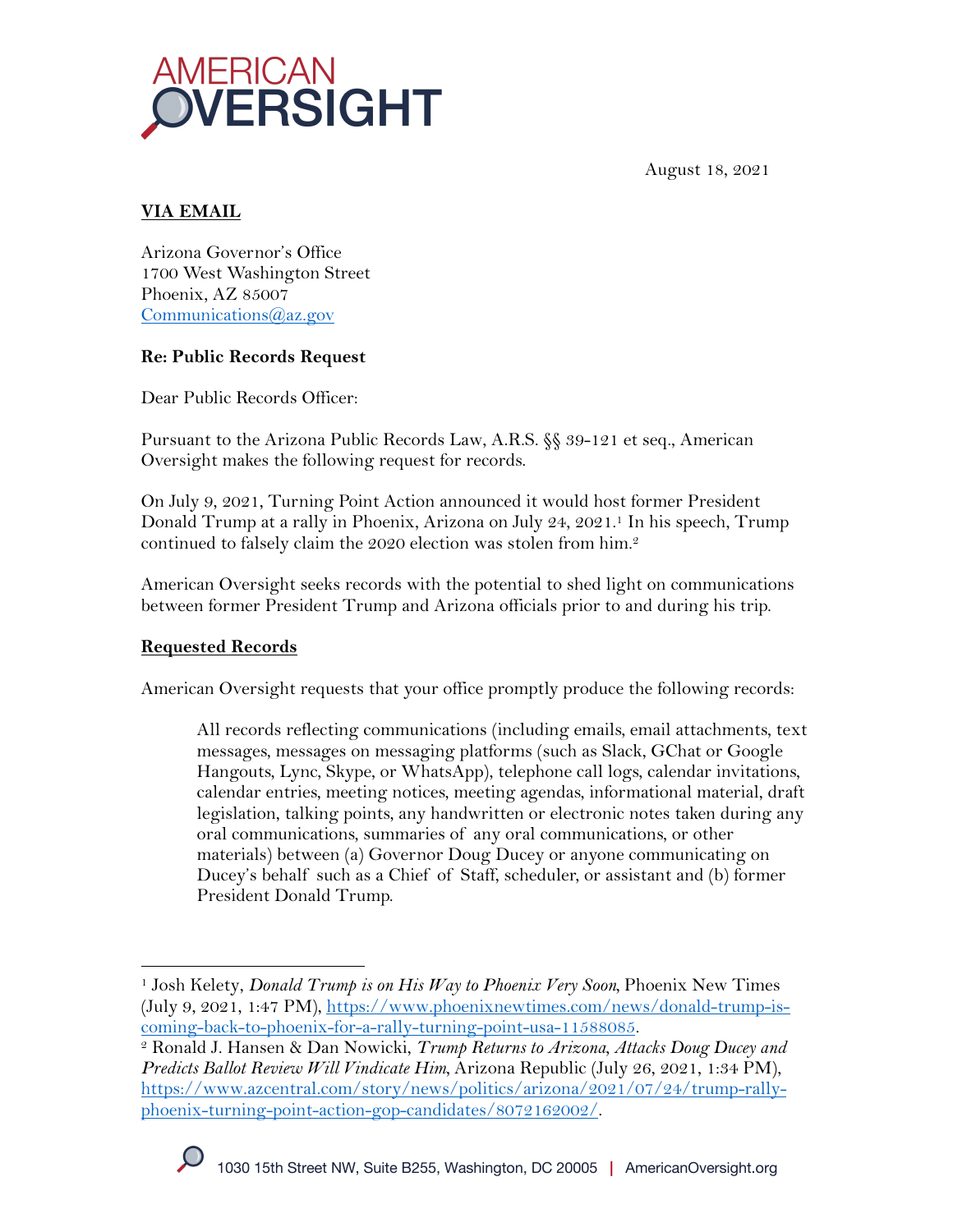Please provide all responsive records from June 1, 2021, through the date the search is conducted.

## **Statement of Noncommercial Purpose**

This request is made for noncommercial purposes. American Oversight seeks records regarding communications Arizona officials may have had with former President Trump prior to and during his trip to Phoenix, Arizona. Records with the potential to shed light on this matter would contribute significantly to public understanding of operations of the government, including whether and to what extent former President Trump was communicating with Arizona officials prior to and during his trip to Arizona

Because American Oversight is a  $501(c)(3)$  nonprofit, this request is not in American Oversight's financial interest and is not made for a commercial purpose. American Oversight's mission is to promote transparency in government, to educate the public about government activities, and to ensure the accountability of government officials. American Oversight uses the information gathered, and its analysis of it, to educate the public through reports, press releases, or other media. American Oversight also makes materials it gathers available on its public website and promotes their availability on social media platforms, such as Facebook and Twitter.<sup>3</sup>

Because this request is made for noncommercial purposes, American Oversight requests that any fees charged in connection with processing this request be limited to copying and postage charges, if applicable.<sup>4</sup> Please notify American Oversight of any anticipated fees or costs in excess of \$100 prior to incurring such costs or fees.

# **Guidance Regarding the Search & Processing of Requested Records**

In connection with its request for records, American Oversight provides the following guidance regarding the scope of the records sought and the search and processing of records:

§ Please search all locations and systems likely to have responsive records, regardless of format, medium, or physical characteristics. For instance, if the request seeks "communications," please search all locations likely to contain communications, including relevant hard-copy files, correspondence files, appropriate locations on hard drives and shared drives, emails, text messages or

https://www.facebook.com/weareoversight/ (last visited July 27, 2021); American Oversight (@weareoversight), Twitter, https://twitter.com/weareoversight (last visited July 27, 2021).

<sup>3</sup> American Oversight currently has approximately 15,700 page likes on Facebook and 106,600 followers on Twitter. American Oversight, Facebook,

<sup>4</sup> A.R.S. § 39-121.01(D)(1); *see also Hanania v. City of Tucson*,128 Ariz. 135, 624 P.2d 332 (Ct. App. 1980). Furthermore, because this request is for noncommercial purposes, additional fees provided for under A.R.S. § 39-121.03(A) are not applicable and should not be assessed.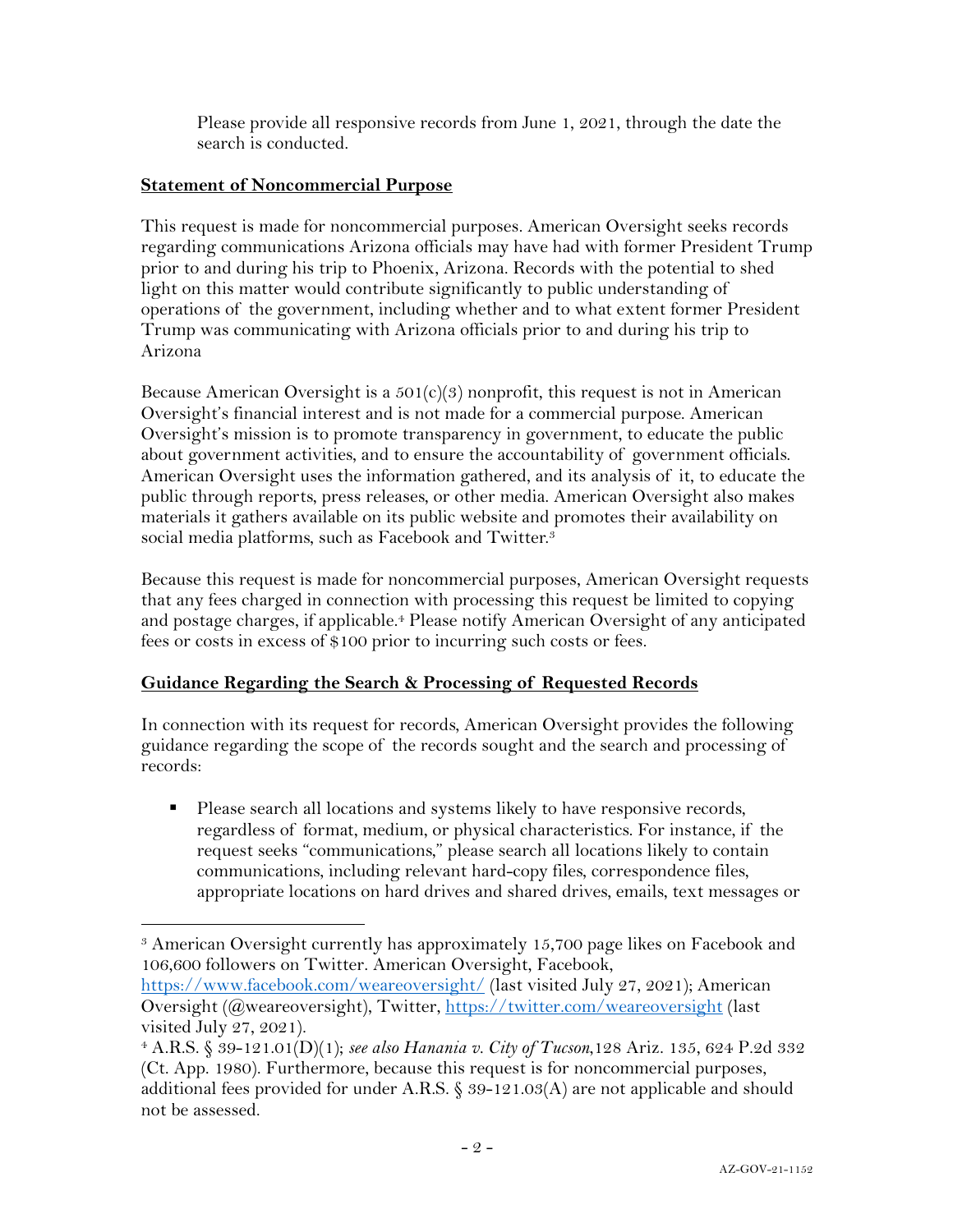other direct messaging systems (such as iMessage, WhatsApp, Signal, or Twitter direct messages), voicemail messages, instant messaging systems such as Lync or ICQ, and shared messages systems such as Slack.

- Our request for records includes any attachments to those records or other materials enclosed with those records when they were previously transmitted. To the extent that an email is responsive to our request, our request includes all prior messages sent or received in that email chain, as well as any attachments to the email.
- Please search all relevant records or systems containing records regarding agency business. Do not exclude records regarding agency business contained in files, email accounts, or devices in the personal custody of your officials, such as personal email accounts or text messages.
- If any records are withheld in full or in part, pursuant to A.R.S. § 39-121.01(D)(2), please provide an index of records or categories of records that have been withheld and the reasons the records or categories of records have been withheld.
- In the event some portions of the requested records are properly exempt from disclosure, please disclose any reasonably segregable non-exempt portions of the requested records. If a request is denied in whole, please state specifically why it is not reasonable to segregate portions of the record for release.
- Please take appropriate steps to ensure that records responsive to this request are not deleted by the agency before the completion of processing for this request. If records potentially responsive to this request are likely to be located on systems where they are subject to potential deletion, including on a scheduled basis, please take steps to prevent that deletion, including, as appropriate, by instituting a litigation hold on those records.

### **Conclusion**

If you have any questions regarding how to construe this request for records or believe that further discussions regarding search and processing would facilitate a more efficient production of records of interest to American Oversight, please do not hesitate to contact American Oversight to discuss this request. American Oversight welcomes an opportunity to discuss its request with you before you undertake your search or incur search or duplication costs. By working together at the outset, American Oversight and your agency can decrease the likelihood of costly and time-consuming litigation in the future.

Where possible, please provide responsive material in an electronic format by email. Alternatively, please provide responsive material in native format or in PDF format on a USB drive. Please send any responsive material being sent by mail to American Oversight, 1030 15th Street NW, Suite B255, Washington, DC 20005. If it will accelerate release of responsive records to American Oversight, please also provide responsive material on a rolling basis.